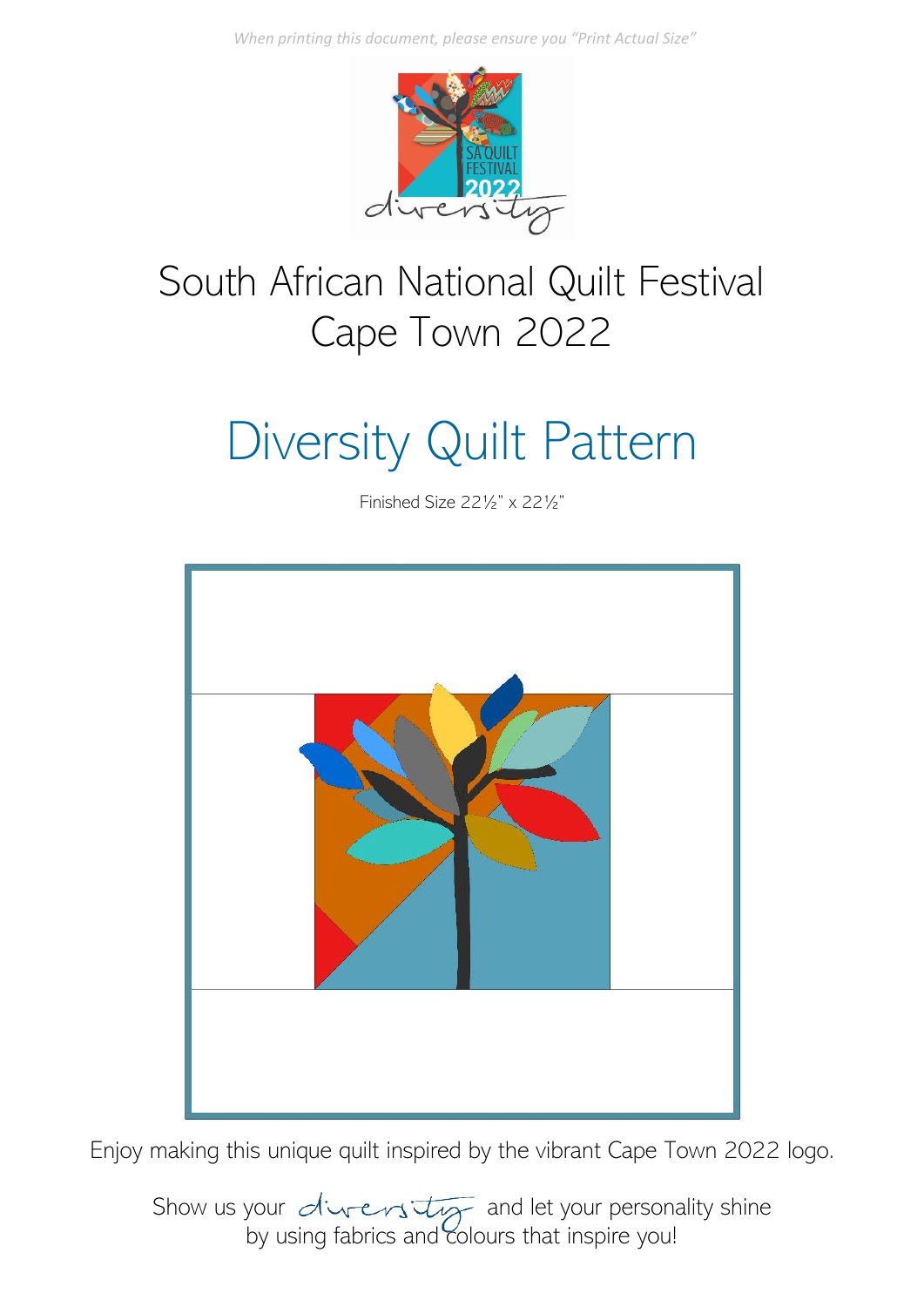#### FABRIC REQUIREMENTS (based on 44" wide fabric)



White: ½ yard borders Blue: 13" square Orange: 13" square Red:  $(2)$  4 $\frac{1}{2}$ " squares ¼ yard binding

Assorted pieces of fabric for tree and leaves Fusible web for raw edge applique 28" square for backing 26" square batting

### CUTTING INSTRUCTIONS

White Borders: (2) 22½" x 5½", (2) 12½ x 5½" Blue Triangle: 13" square cut on diagonal Orange Triangle: 13" square (do not cut on diagonal yet) Red Triangles: (2) 4½" square (for stitch and flip corners) Double Fold Binding: (2) 2" width of fabric (WOF). You may need an extra strip depending on your WOF.

#### **DIRECTIONS**



Draw a line corner to corner on each of the 4½" red squares.



Position the red squares at the corners of the large orange square, as shown. Pin. Sew corner to corner. Trim 1/4" from sewn line. Flip triangles and press.

Cut orange square on diagonal. Discard right side of triangle.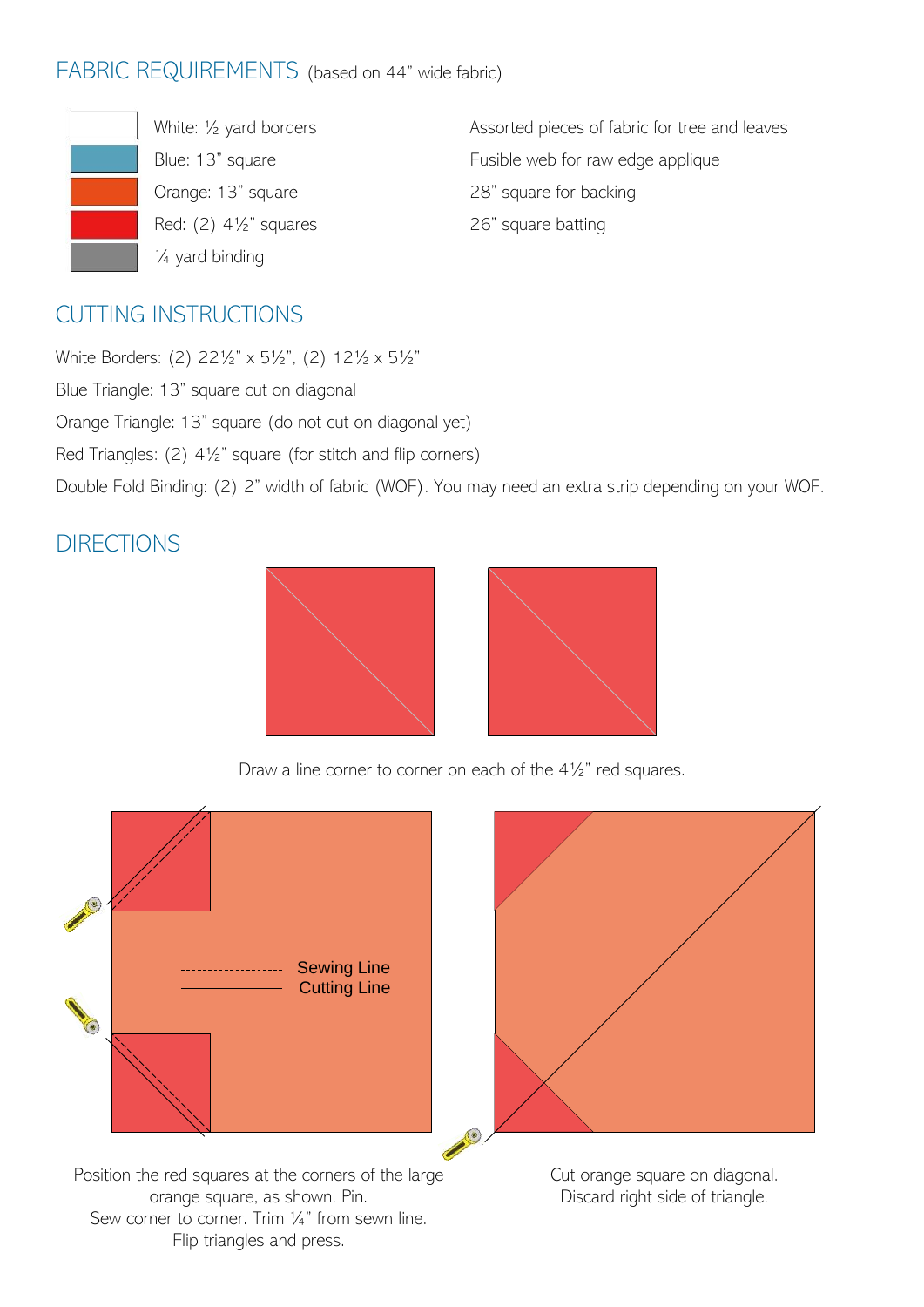



Trim block 12½" x 12½".

With right sides together pin and sew the orange and blue triangles together on the diagonal with ¼" seam. Be mindful not to distort the edge as you are sewing on a biased edge. Press.

Trace the tree and leaf shapes from the templates sheet onto the fusible web (the templates are already in mirror image). Mark the dots - which indicate the point of the leaf closest to the tree trunk. Write the corresponding letters onto each piece.

Cut around the shapes leaving approximately 1/4" margin. Iron the fusible web onto the wrong side of the fabric. Cut out the shapes on the drawn lines using sharp scissors.

Before attaching the borders, fix into position the tree trunk so that it is aligned with the bottom edge of the central block - this way the base of the trunk will be within the seam allowance. The left edge of the trunk should be 5¾" from the left edge of the block, slightly off centre.





After you attach the borders you can position the leaves on the tree. See diagram for placement. You can stitch around each leaf shape with a blanket or straight stitch to secure or you can assemble your quilt sandwich and secure the applique pieces while quilting.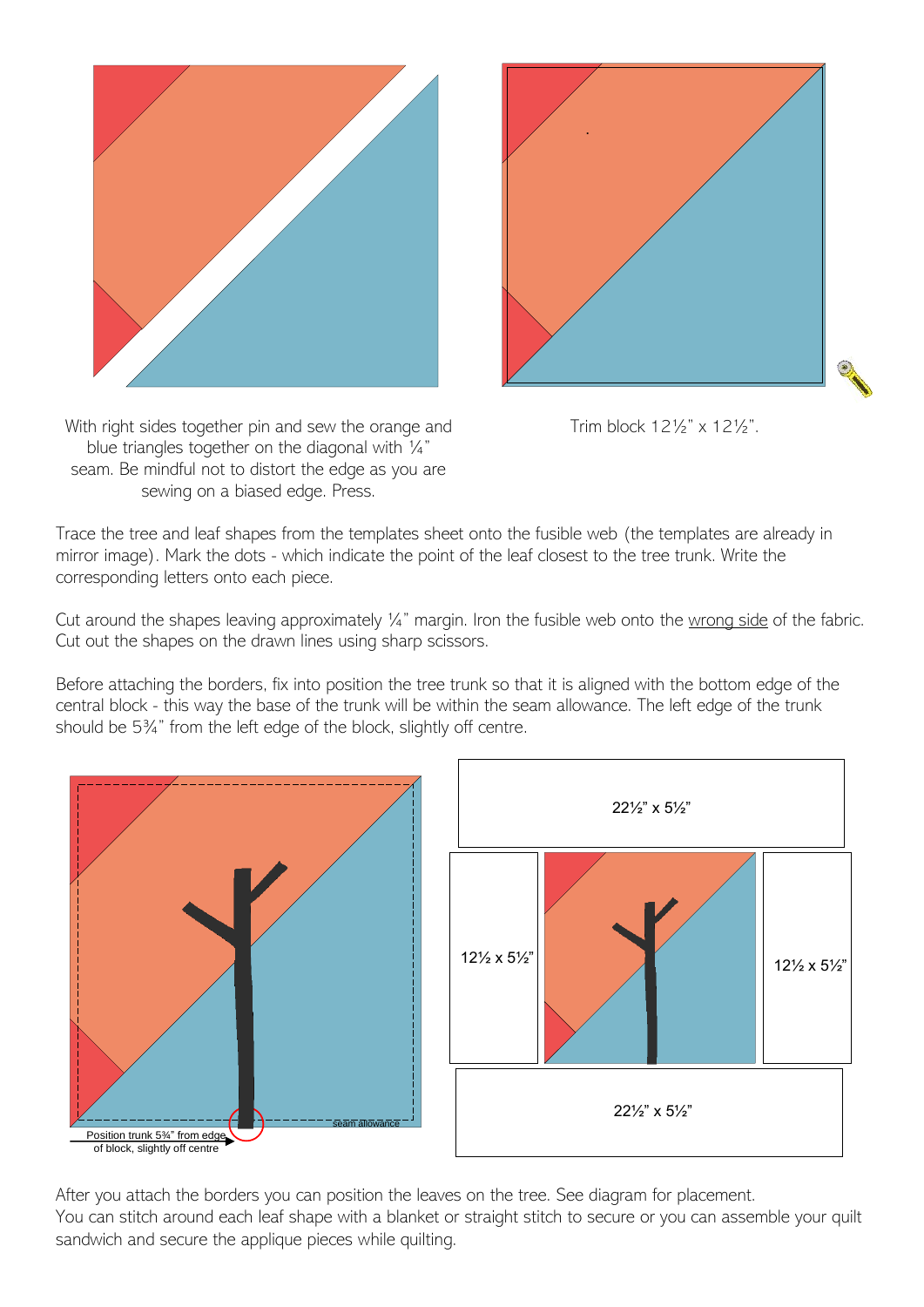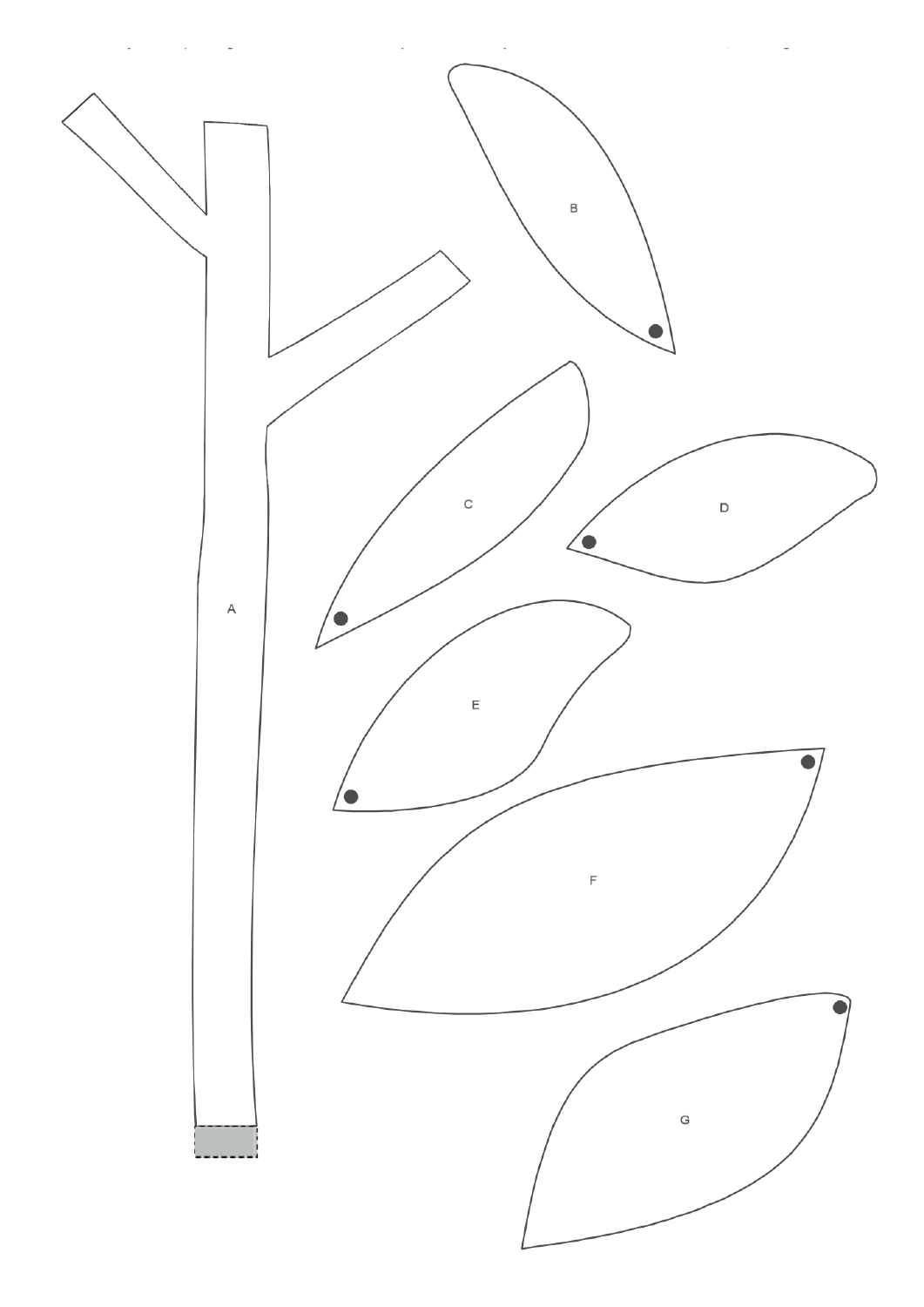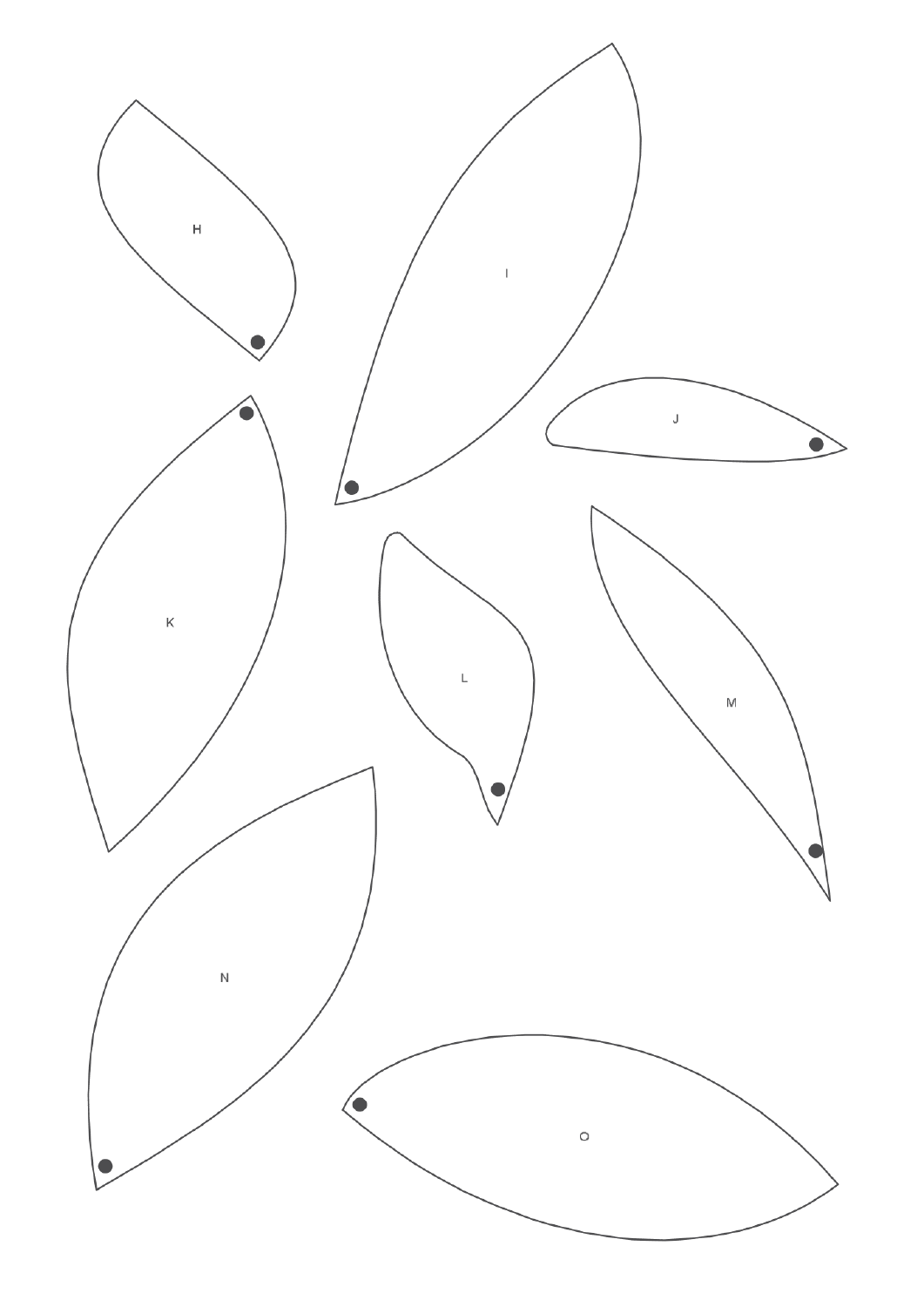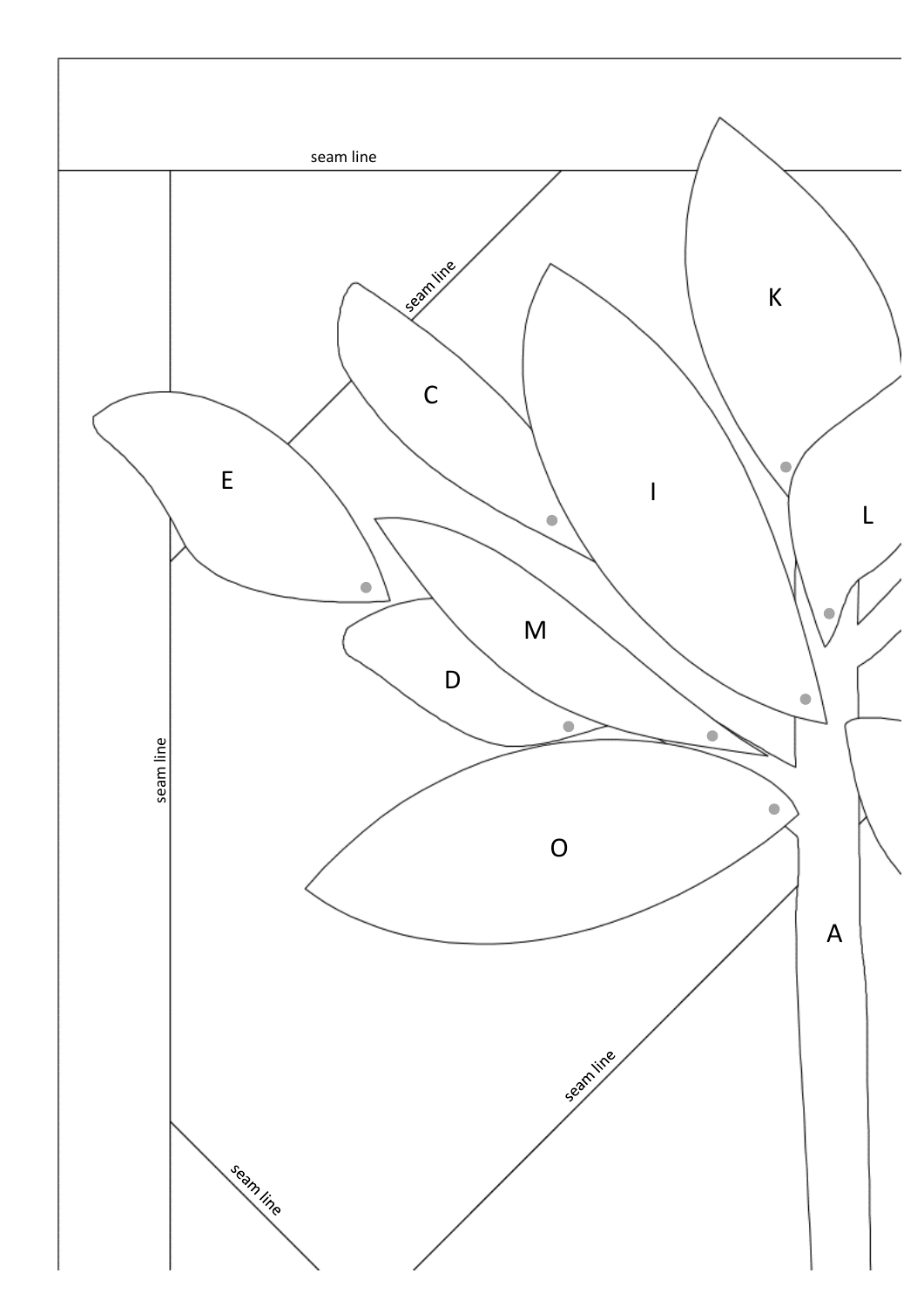